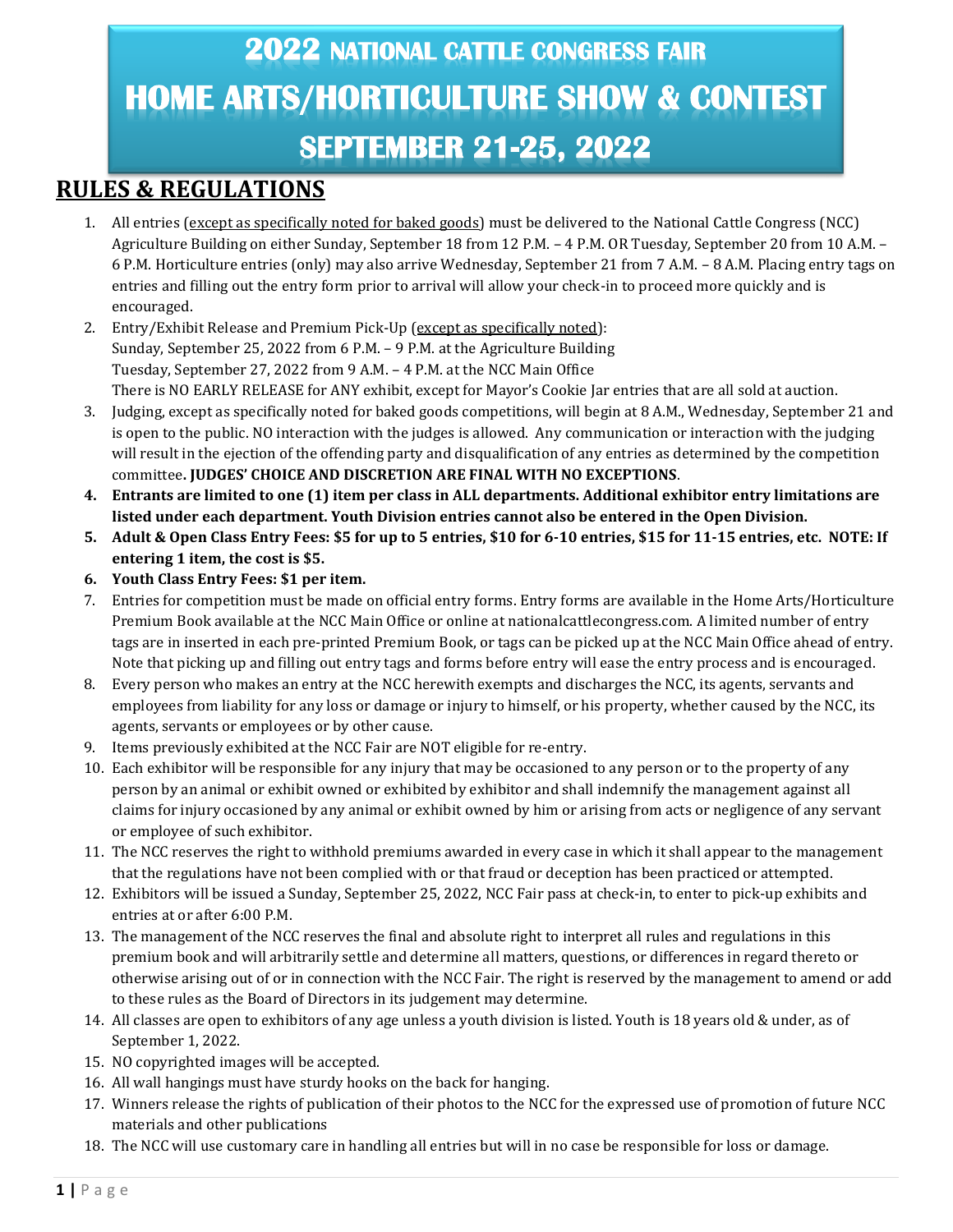| <b>FLORACULTURE</b>                                                                    |                                                                                                                                     | 1ST             | 2 <sub>ND</sub> | 3RD                        | <b>Honorable Mention</b>                |  |  |
|----------------------------------------------------------------------------------------|-------------------------------------------------------------------------------------------------------------------------------------|-----------------|-----------------|----------------------------|-----------------------------------------|--|--|
| <b>One Division</b>                                                                    |                                                                                                                                     | \$6             | \$5             | \$4                        | Ribbon                                  |  |  |
| Entry Limit: 5 entries per exhibitor                                                   |                                                                                                                                     |                 |                 |                            |                                         |  |  |
| <b>DEPARTMENT 1 - FLORAL DESIGN</b>                                                    |                                                                                                                                     |                 |                 |                            |                                         |  |  |
| 1. Fresh Arrangement                                                                   | 2. Silk Arrangement                                                                                                                 |                 |                 |                            | 3.Grapevine Wreath                      |  |  |
| 4. Straw Wreath                                                                        | 5. Other Wreath                                                                                                                     |                 |                 | 6. In Resen                |                                         |  |  |
| 7. Bottled                                                                             | 8. Potpourri                                                                                                                        |                 |                 |                            |                                         |  |  |
| <b>HOME ARTS</b>                                                                       |                                                                                                                                     | 1 <sub>ST</sub> | 2 <sub>ND</sub> | 3RD                        | <b>Honorable Mention</b>                |  |  |
| Youth Division:                                                                        |                                                                                                                                     | \$6             | \$5             | \$4                        | Ribbon                                  |  |  |
| Open Division:                                                                         |                                                                                                                                     | \$6             | \$5             | \$4                        | Ribbon                                  |  |  |
| Entry Limit: 10 entries per exhibitor                                                  |                                                                                                                                     |                 |                 |                            |                                         |  |  |
| <b>DEPARTMENT 2 - HOLIDAY CORNER</b>                                                   |                                                                                                                                     |                 |                 |                            |                                         |  |  |
| 1. Christmas Stocking                                                                  | 2. Christmas Ornaments                                                                                                              |                 |                 |                            | 3. Any other Christmas Decoration       |  |  |
| 4. Any Holiday (except Christmas)                                                      |                                                                                                                                     |                 |                 |                            |                                         |  |  |
| <b>DEPARTMENT 3 - NEEDLECRAFT &amp; CROCHET</b>                                        |                                                                                                                                     |                 |                 |                            |                                         |  |  |
| 1. Afghan (Baby)                                                                       | 2. Afghan (Any Stitch)                                                                                                              |                 |                 |                            | 3. Crocheted Article - Other than above |  |  |
| 4. Crewel Embroidery or Needlepoint                                                    |                                                                                                                                     |                 |                 |                            |                                         |  |  |
| <b>DEPARTMENT 4 - CROSS STITCH</b>                                                     |                                                                                                                                     |                 |                 |                            |                                         |  |  |
| 1. Picture (less than 12" total)                                                       | 2. Picture (12"-24")                                                                                                                |                 |                 | 3. Picture (more than 24") |                                         |  |  |
| 4. Holiday Item                                                                        | 5. Other                                                                                                                            |                 |                 |                            |                                         |  |  |
| <b>DEPARTMENT 5 - HAND KNITTING</b>                                                    |                                                                                                                                     |                 |                 |                            |                                         |  |  |
| 1. Afghan                                                                              | 2. Slippers                                                                                                                         |                 |                 | 3. Cap                     |                                         |  |  |
| 4. Tam                                                                                 | 5. Mittens                                                                                                                          |                 |                 | 6. Scarf                   |                                         |  |  |
| 7. Any Knitted article - Other than above                                              |                                                                                                                                     |                 |                 |                            |                                         |  |  |
| <b>DEPARTMENT 6 - SCARECROW - No class number</b>                                      |                                                                                                                                     |                 |                 |                            |                                         |  |  |
| <b>RULES:</b>                                                                          |                                                                                                                                     |                 |                 |                            |                                         |  |  |
| MUST BE HOMEMADE<br>1.                                                                 |                                                                                                                                     |                 |                 |                            |                                         |  |  |
| Must be self-supporting<br>2.                                                          |                                                                                                                                     |                 |                 |                            |                                         |  |  |
| Environmentally friendly REQUIRED<br>3.                                                |                                                                                                                                     |                 |                 |                            |                                         |  |  |
| Repurposed & recycled materials REQUIRED<br>4.<br>MUST be "G Rated"<br>5.              |                                                                                                                                     |                 |                 |                            |                                         |  |  |
| 6.<br>Height Limit: 5 feet                                                             |                                                                                                                                     |                 |                 |                            |                                         |  |  |
| <b>DEPARTMENT 7 - CRAFTING &amp; WOOD CRAFTING - THIS IS A JUDGED EVENT</b>            |                                                                                                                                     |                 |                 |                            |                                         |  |  |
| Furniture - an item considered household, office, shop or garage<br>1.                 |                                                                                                                                     |                 |                 |                            |                                         |  |  |
| 2.                                                                                     | Toys - doll house, barn, child chair, rocking horse, wagon, tractor, boat, pull toys, etc. and are limited to 3' x 3' x 3' in size. |                 |                 |                            |                                         |  |  |
| 3.                                                                                     | Carving - any carved wood item such as a duck, fish, animal, characters, busts, etc.                                                |                 |                 |                            |                                         |  |  |
| 4.                                                                                     | Turning - items including: bowls, candlesticks, platter, pen/pencil, vase, etc.                                                     |                 |                 |                            |                                         |  |  |
| 5.<br>Intarsia - decorative or pictorial inlay work involving a mosaic of wood pieces. |                                                                                                                                     |                 |                 |                            |                                         |  |  |
| Scroll Work - majority of the item is made using scroll saw<br>6.                      |                                                                                                                                     |                 |                 |                            |                                         |  |  |
| Model/Kit - made from any kit or boxed item.<br>7.                                     |                                                                                                                                     |                 |                 |                            |                                         |  |  |
| Miscellaneous - any item not listed above<br>8.                                        |                                                                                                                                     |                 |                 |                            |                                         |  |  |

#### **RULES**:

- 1. Each entry must be the work of the exhibitor and must have been completed within the last year.
- 2. Entry size must NOT exceed 54" in any one direction (framed).
- 3. All entries must be ready to hang.
- 4. Art entries will be judged in part based on composition, value, color, variety, unity, technique, and originality.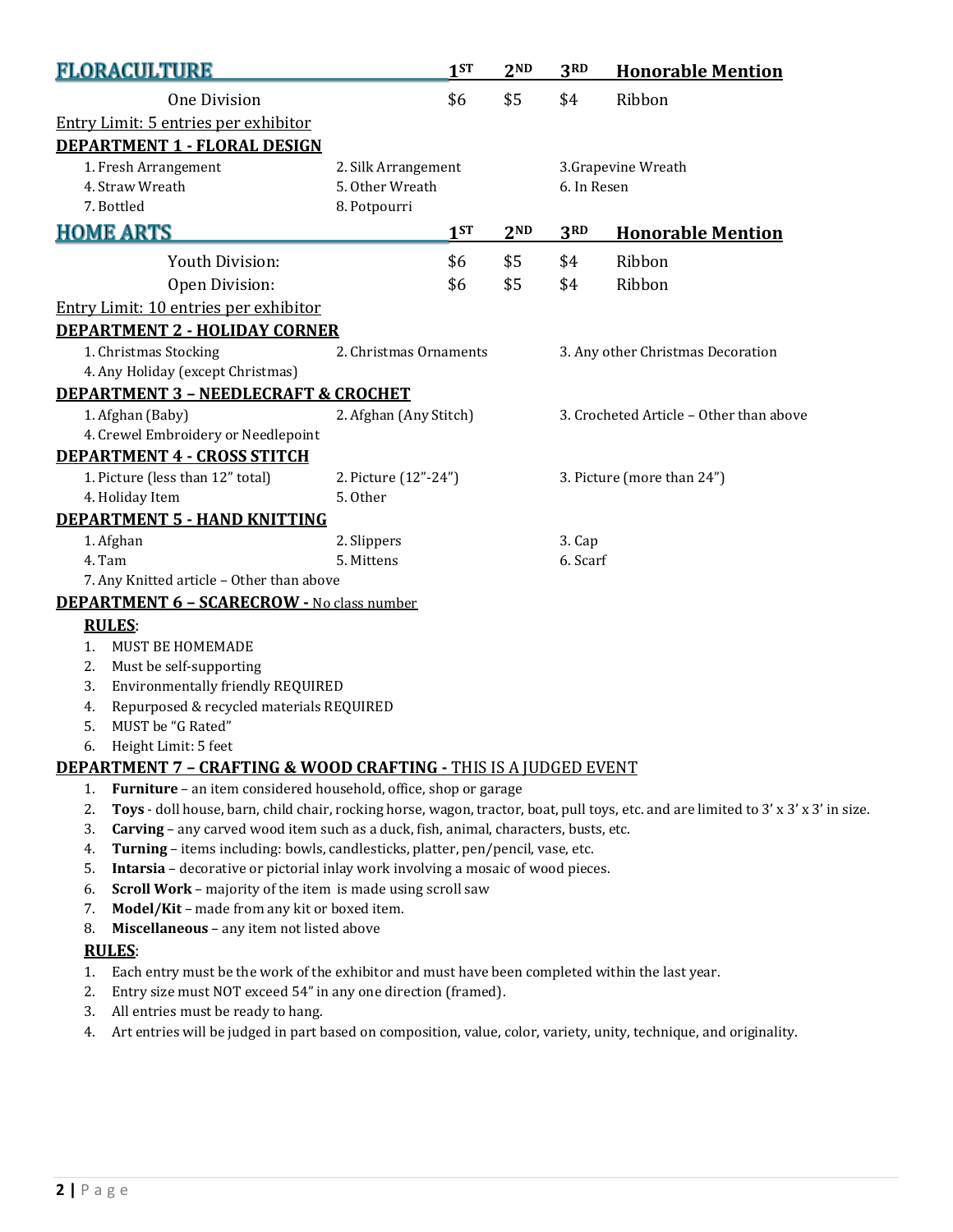| <b>OUILTING</b>                                                                                                                                                                                                                                        |                                                                                                                                                 | 1ST  | 2 <sub>ND</sub> | 3RD  | <b>Honorable Mention</b>                                                                                                   |  |
|--------------------------------------------------------------------------------------------------------------------------------------------------------------------------------------------------------------------------------------------------------|-------------------------------------------------------------------------------------------------------------------------------------------------|------|-----------------|------|----------------------------------------------------------------------------------------------------------------------------|--|
| <b>Youth Division</b>                                                                                                                                                                                                                                  |                                                                                                                                                 | \$25 | \$15            | \$10 | Ribbon                                                                                                                     |  |
|                                                                                                                                                                                                                                                        | ❖ Best Youth Quilt                                                                                                                              |      | Rosette & \$50  |      |                                                                                                                            |  |
| <b>Open Division</b>                                                                                                                                                                                                                                   |                                                                                                                                                 | \$25 | \$15            | \$10 | Ribbon                                                                                                                     |  |
| ❖ Best Open Quilt                                                                                                                                                                                                                                      |                                                                                                                                                 |      | Rosette & \$50  |      |                                                                                                                            |  |
| Entry Limit: 3 entries per exhibitor [Note: A team/group entry counts toward each team member's entry limit]                                                                                                                                           |                                                                                                                                                 |      |                 |      |                                                                                                                            |  |
| <b>DEPARTMENT 8 - QUILTING</b>                                                                                                                                                                                                                         |                                                                                                                                                 |      |                 |      |                                                                                                                            |  |
| 1. Hand Quilted Quilt by Exhibitor<br>2. Machine Quilted Quilt by Exhibitor<br>4. Embroidered, Cross-Stitched, Appliqued or Painted Quilt<br>7. Team/Group Quilt - 3 or More People<br>6. Any Tied Quilt<br>9. Any Other Quilted Item Not Listed Above |                                                                                                                                                 |      |                 |      | 3. Machine Quilted Quilt -Not by Exhibitor<br>5. Baby or Crib Quilt (Any Technique)<br>8. Holiday Quilt, Any Stitching     |  |
| <b>PHOTOGRAPHY</b>                                                                                                                                                                                                                                     |                                                                                                                                                 | 1ST  | 2 <sub>ND</sub> | 3RD  | 4th & 5th                                                                                                                  |  |
| <b>Youth Division</b>                                                                                                                                                                                                                                  |                                                                                                                                                 | \$15 | \$10            | \$5  | \$2                                                                                                                        |  |
| ❖ Best Youth Photo                                                                                                                                                                                                                                     |                                                                                                                                                 |      | Rosette & \$50  |      |                                                                                                                            |  |
| <b>Open Division</b>                                                                                                                                                                                                                                   |                                                                                                                                                 | \$15 | \$10            | \$5  | \$2                                                                                                                        |  |
| ❖ Best Open Photo                                                                                                                                                                                                                                      |                                                                                                                                                 |      | Rosette & \$50  |      |                                                                                                                            |  |
| Entry Limit: 5 entries per exhibitor                                                                                                                                                                                                                   |                                                                                                                                                 |      |                 |      |                                                                                                                            |  |
| <b>DEPARTMENT 9 - PHOTOGRAPHY - COLOR</b>                                                                                                                                                                                                              |                                                                                                                                                 |      |                 |      |                                                                                                                            |  |
| 1. People/Portrait                                                                                                                                                                                                                                     | 2. Selfie                                                                                                                                       |      |                 |      | 3. Flowers                                                                                                                 |  |
| 4. Trees                                                                                                                                                                                                                                               | 5. Landscape                                                                                                                                    |      |                 |      | 6. Water/Seascape                                                                                                          |  |
| 7. Animals/Pets                                                                                                                                                                                                                                        | 8. Still Life                                                                                                                                   |      |                 |      | 9. Action/Sports                                                                                                           |  |
| 10. Computer Altered or Enhanced                                                                                                                                                                                                                       | 11. Misc./Not Listed Above                                                                                                                      |      |                 |      | 12. Challenge: A picture of the NCC Fair or                                                                                |  |
| Grounds                                                                                                                                                                                                                                                |                                                                                                                                                 |      |                 |      |                                                                                                                            |  |
| <b>DEPARTMENT 10 - PHOTOGRAPHY - BLACK &amp; WHITE</b>                                                                                                                                                                                                 |                                                                                                                                                 |      |                 |      |                                                                                                                            |  |
| 1. People/Portrait                                                                                                                                                                                                                                     | 2. Selfie                                                                                                                                       |      |                 |      | 3. Flowers                                                                                                                 |  |
| 4. Trees                                                                                                                                                                                                                                               | 5. Landscape<br>8. Still Life                                                                                                                   |      |                 |      | 6. Water/Seascape                                                                                                          |  |
| 7. Animals/Pets<br>10. Computer Altered or Enhanced                                                                                                                                                                                                    | 11. Misc./Not Listed Above                                                                                                                      |      |                 |      | 9. Action/Sports<br>12. Challenge: Picture of the NCC Fair or                                                              |  |
| Grounds                                                                                                                                                                                                                                                |                                                                                                                                                 |      |                 |      |                                                                                                                            |  |
| <b>RULES:</b>                                                                                                                                                                                                                                          |                                                                                                                                                 |      |                 |      |                                                                                                                            |  |
| Contest is open to all amateur photographers.<br>1.                                                                                                                                                                                                    |                                                                                                                                                 |      |                 |      |                                                                                                                            |  |
| Each entry must be the original work of the entrant.<br>2.                                                                                                                                                                                             |                                                                                                                                                 |      |                 |      |                                                                                                                            |  |
| In case of montages, all work must have been captured and assembled by the entrant.<br>3.                                                                                                                                                              |                                                                                                                                                 |      |                 |      |                                                                                                                            |  |
| All photos must have been shot or completed within the last two (2) years.<br>4.                                                                                                                                                                       |                                                                                                                                                 |      |                 |      |                                                                                                                            |  |
| A subject may only be used once by the same photographer.<br>5.                                                                                                                                                                                        |                                                                                                                                                 |      |                 |      |                                                                                                                            |  |
| The same person or object cannot be in multiple pictures by the same entrant.<br>6.                                                                                                                                                                    |                                                                                                                                                 |      |                 |      |                                                                                                                            |  |
| The same image may only be used once.<br>7.                                                                                                                                                                                                            |                                                                                                                                                 |      |                 |      |                                                                                                                            |  |
| 9.                                                                                                                                                                                                                                                     | Items previously exhibited at the NCC Fair are not eligible.<br>8.<br>All entries must be no smaller than 5" x 7" and no larger than 11" x 14". |      |                 |      |                                                                                                                            |  |
| 10. All entries must be mounted on foam core, sintra or styrene that is at least 1/8" thick.                                                                                                                                                           |                                                                                                                                                 |      |                 |      |                                                                                                                            |  |
| core.                                                                                                                                                                                                                                                  |                                                                                                                                                 |      |                 |      | 11. Judges will not judge the mat. The mat should not compete with the photo. A mat is optional and cannot exceed the foam |  |
| 12. Photographer's name(s), date of photo, or any other identifying marks should not be on your photo.                                                                                                                                                 |                                                                                                                                                 |      |                 |      |                                                                                                                            |  |
| 13. All entries should be unframed.                                                                                                                                                                                                                    |                                                                                                                                                 |      |                 |      |                                                                                                                            |  |
| be allowed.                                                                                                                                                                                                                                            |                                                                                                                                                 |      |                 |      | 14. NO HOOKS, WIRES, GLASS, CELLOPHANE, DOUBLE STICK TAPE, or anything that could damage another person's work will        |  |
| 15. All Items will be evaluated on a scale of 1-10; additional comments may or may not be added by the judge.                                                                                                                                          |                                                                                                                                                 |      |                 |      |                                                                                                                            |  |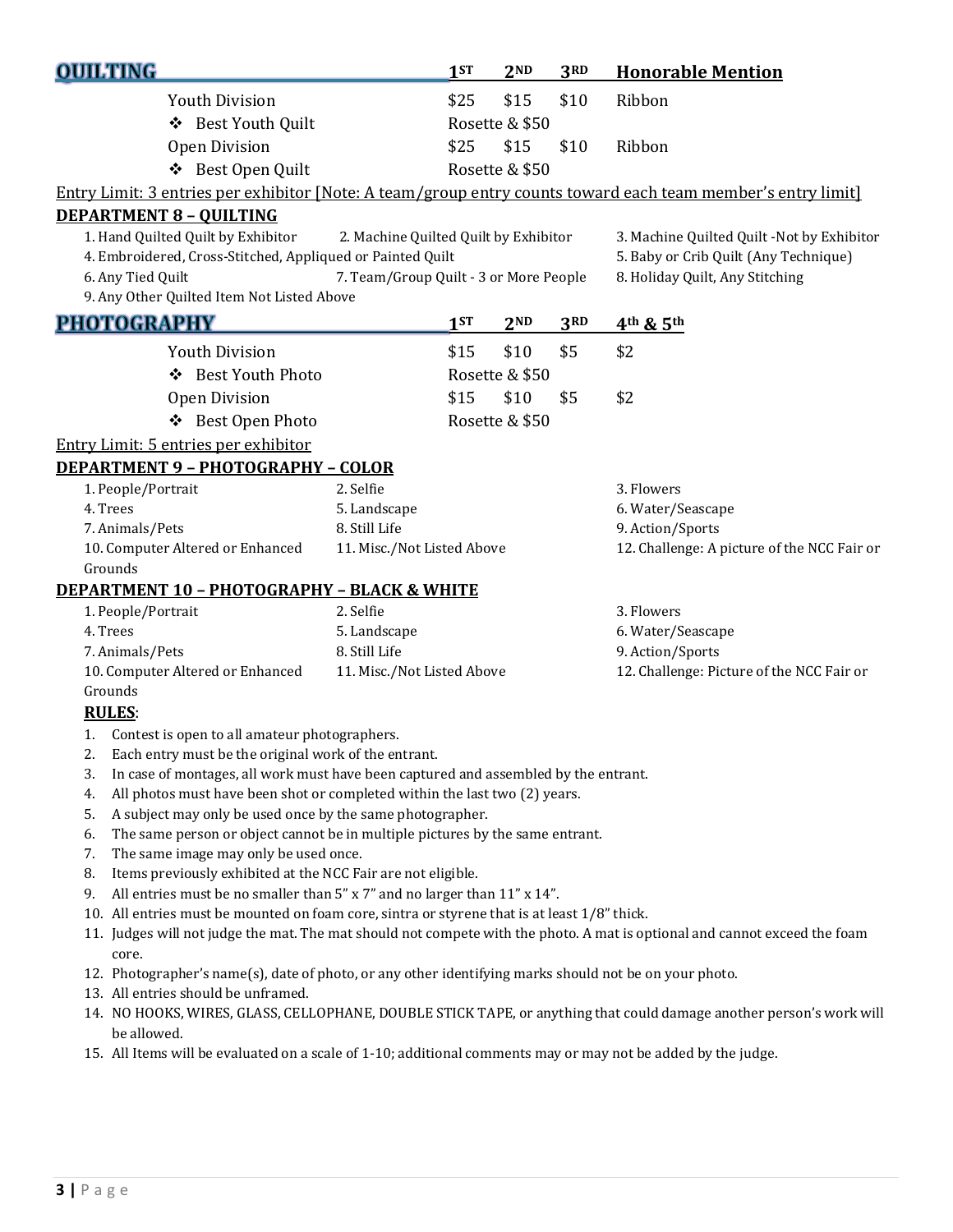| <b>COMPETITIVE ARTS SHOW</b>                                                                                                                                                         |                                                                                                                                                                                  | 1ST   | 2 <sub>ND</sub> | 3RD  | <b>Honorable Mention</b>                                                                                   |  |
|--------------------------------------------------------------------------------------------------------------------------------------------------------------------------------------|----------------------------------------------------------------------------------------------------------------------------------------------------------------------------------|-------|-----------------|------|------------------------------------------------------------------------------------------------------------|--|
| <b>Youth Division</b>                                                                                                                                                                |                                                                                                                                                                                  | \$15  | \$10            | \$5  | Ribbon                                                                                                     |  |
| ❖ Best Youth Art Exhibit                                                                                                                                                             |                                                                                                                                                                                  |       | Rosette & \$50  |      |                                                                                                            |  |
| <b>Open Division</b>                                                                                                                                                                 |                                                                                                                                                                                  | \$15  | \$10            | \$5  | Ribbon                                                                                                     |  |
| ❖ Best Open Art Exhibit                                                                                                                                                              |                                                                                                                                                                                  |       | Rosette & \$50  |      |                                                                                                            |  |
| Entry Limit: 5 entries per exhibitor                                                                                                                                                 |                                                                                                                                                                                  |       |                 |      |                                                                                                            |  |
| <b>DEPARTMENT 11 - COMPETITIVE ARTS SHOW</b>                                                                                                                                         |                                                                                                                                                                                  |       |                 |      |                                                                                                            |  |
| 1. Canvas Painting - Oil                                                                                                                                                             | 2. Canvas Painting - Acrylic                                                                                                                                                     |       |                 |      | 3. Canvas Painting - Watercolor                                                                            |  |
| 4. Canvas Painting - Pastel                                                                                                                                                          | 5. Drawings                                                                                                                                                                      |       |                 |      | 6. Artwork on glass, barn wood, etc.                                                                       |  |
| 7. Paper Crafts                                                                                                                                                                      | 8. Metal Artwork                                                                                                                                                                 |       |                 |      | 9. Ceramics - Mold                                                                                         |  |
| 10. Ceramics - By Hand                                                                                                                                                               | 11. Trash to Treasure Art                                                                                                                                                        |       |                 |      | 12. Holiday                                                                                                |  |
| 13. Legos - Youth Division Only                                                                                                                                                      |                                                                                                                                                                                  |       |                 |      |                                                                                                            |  |
| <b>BARN OUILTS</b>                                                                                                                                                                   |                                                                                                                                                                                  | 1ST   | 2 <sub>ND</sub> | 3RD  | <b>Honorable Mention</b>                                                                                   |  |
| <b>Youth Division</b>                                                                                                                                                                |                                                                                                                                                                                  | \$25  | \$15            | \$10 | Ribbon                                                                                                     |  |
| ❖ Best Youth Barn Quilt                                                                                                                                                              |                                                                                                                                                                                  |       | Rosette & \$50  |      |                                                                                                            |  |
| <b>Open Division</b>                                                                                                                                                                 |                                                                                                                                                                                  | \$25  | \$15            | \$10 | Ribbon                                                                                                     |  |
| ❖ Best Open Barn Quilt                                                                                                                                                               |                                                                                                                                                                                  |       | Rosette & \$50  |      |                                                                                                            |  |
| Entry Limit: 2 entries per exhibitor                                                                                                                                                 |                                                                                                                                                                                  |       |                 |      |                                                                                                            |  |
| <b>DEPARTMENT 12 - BARN OUILTS</b>                                                                                                                                                   |                                                                                                                                                                                  |       |                 |      |                                                                                                            |  |
| 1. Small Barn Quilt - 2' X 2' ONLY                                                                                                                                                   | 2. Large Barn Quilt - Over 2' X 2'                                                                                                                                               |       |                 |      |                                                                                                            |  |
| <b>RULES:</b>                                                                                                                                                                        |                                                                                                                                                                                  |       |                 |      |                                                                                                            |  |
| Quilt can use up to six (6) different colors.<br>1.                                                                                                                                  |                                                                                                                                                                                  |       |                 |      |                                                                                                            |  |
| All entries must have a protective coating.<br>2.                                                                                                                                    |                                                                                                                                                                                  |       |                 |      |                                                                                                            |  |
| Entry must be family friendly.<br>3.                                                                                                                                                 |                                                                                                                                                                                  |       |                 |      |                                                                                                            |  |
| Individual or team can enter.<br>4.                                                                                                                                                  |                                                                                                                                                                                  |       |                 |      |                                                                                                            |  |
| 5.<br>All large barn quilts will be displayed outdoors.                                                                                                                              |                                                                                                                                                                                  |       |                 |      |                                                                                                            |  |
| <b>MAYORS' COOKIE JAR</b>                                                                                                                                                            |                                                                                                                                                                                  | 1ST   | 2 <sub>ND</sub> | 3RD  | 4 <sup>th</sup>                                                                                            |  |
| <b>One Division</b>                                                                                                                                                                  |                                                                                                                                                                                  | \$100 | \$75            | \$50 | \$25                                                                                                       |  |
| Entry Limit: 1 entry per exhibitor                                                                                                                                                   |                                                                                                                                                                                  |       |                 |      |                                                                                                            |  |
| <b>DEPARTMENT 13 - MAYORS' COOKIE JAR CONTEST &amp; AUCTION</b>                                                                                                                      |                                                                                                                                                                                  |       |                 |      |                                                                                                            |  |
| ENTRY DAY OF EVENT ONLY, SATURDAY, SEPTEMBER 24 ON SPECIAL ENTRY FORM PROVIDED AT CHECK IN.<br>1.                                                                                    |                                                                                                                                                                                  |       |                 |      |                                                                                                            |  |
| 2.<br>NO ENTRY FEE.                                                                                                                                                                  |                                                                                                                                                                                  |       |                 |      |                                                                                                            |  |
| 3.<br>CHECK IN: 1:00-2:00 P.M., NCC AGRICULTURE BUILDING                                                                                                                             |                                                                                                                                                                                  |       |                 |      |                                                                                                            |  |
| Judging will begin at 3:00 P.M. with awards announced at 5:00 P.M. and live auction at 6:00 P.M.<br>4.                                                                               |                                                                                                                                                                                  |       |                 |      |                                                                                                            |  |
| Open to all ages. No separate youth division.<br>5.                                                                                                                                  |                                                                                                                                                                                  |       |                 |      |                                                                                                            |  |
| Certificates will be awarded for the Best Individual Cookie, Most Visually Appealing Display, and other awards to be<br>6.<br>determined by the judges and/or competition committee. |                                                                                                                                                                                  |       |                 |      |                                                                                                            |  |
| 7.                                                                                                                                                                                   |                                                                                                                                                                                  |       |                 |      | ALL cookies and jars will be sold at auction - NO EXCEPTIONS. NO COOKIE JARS WILL BE RETURNED TO ENTRANTS. |  |
| Five (5) different types of cookies must completely fill a 1-gallon (128 oz.) CLEAR GLASS, LIDDED OR OTHERWISE<br>8.                                                                 |                                                                                                                                                                                  |       |                 |      |                                                                                                            |  |
| ENCLOSED container of the entrant's choosing.                                                                                                                                        |                                                                                                                                                                                  |       |                 |      |                                                                                                            |  |
| 9.                                                                                                                                                                                   | Entrant can SLIGHTLY enhance the jar lid but not in any way to obscure the ability to view all the cookies. Entries must be                                                      |       |                 |      |                                                                                                            |  |
| family friendly.                                                                                                                                                                     |                                                                                                                                                                                  |       |                 |      |                                                                                                            |  |
|                                                                                                                                                                                      | 10. The entrant will also provide a full sample of each of the five (5) different types of cookies on a disposable, WHITE plate                                                  |       |                 |      |                                                                                                            |  |
|                                                                                                                                                                                      | sealed in a zipping, plastic bag for cookie judging.<br>11. COMPLETE recipes with ALL ingredients and instructions must accompany the entry and will NOT be returned to entrant. |       |                 |      |                                                                                                            |  |
|                                                                                                                                                                                      |                                                                                                                                                                                  |       |                 |      |                                                                                                            |  |
| Recipes may be published.                                                                                                                                                            |                                                                                                                                                                                  |       |                 |      |                                                                                                            |  |

- 12. Cookies requiring refrigeration after baking are NOT allowed.
- 13. All auction proceeds go to Friends of the National Cattle Congress, a 501(c)(3) organization supporting the NCC's mission.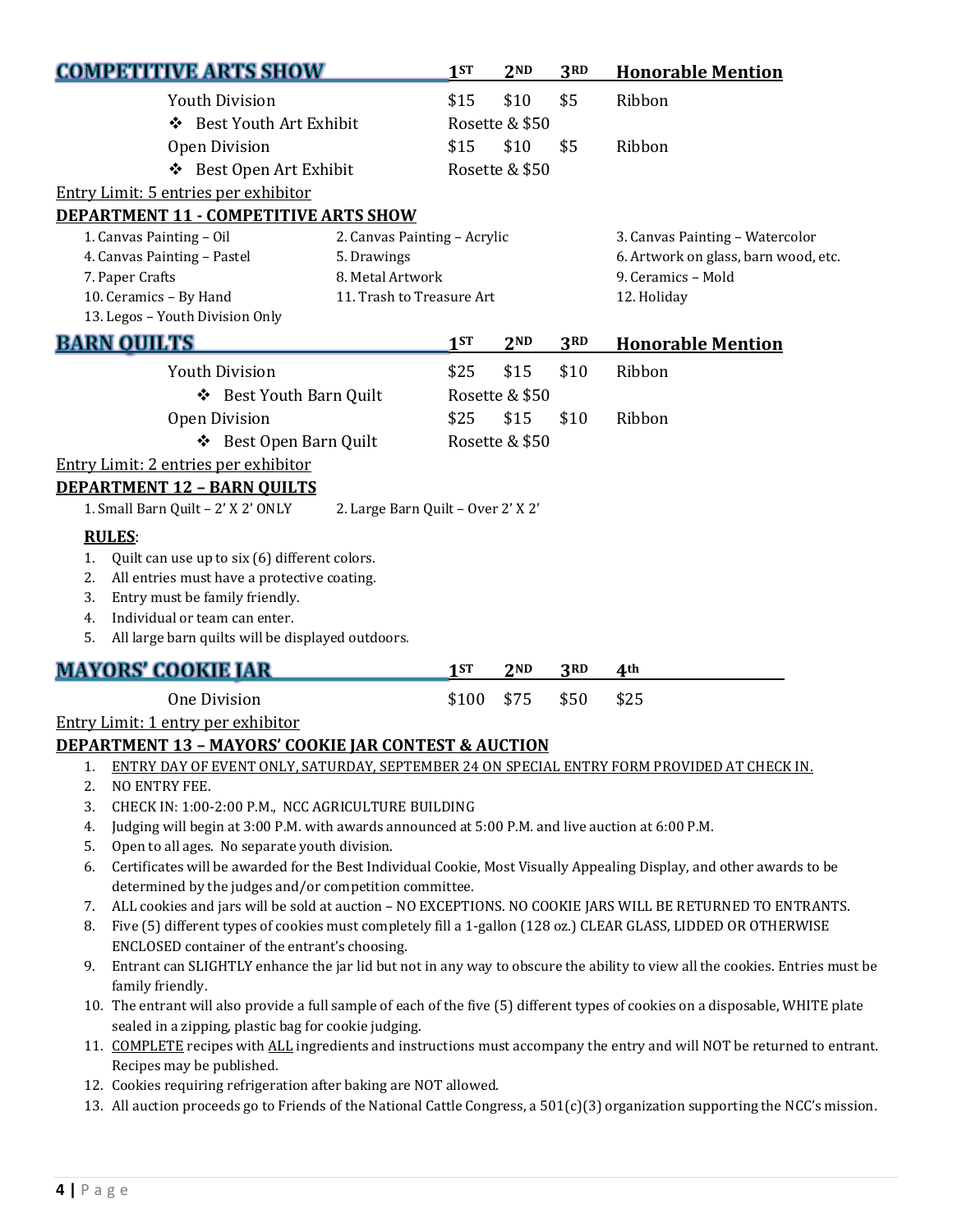| <b>HORTICULTURE</b>                                                                     |                                        | 1ST                                                   | 2ND | 3RD                                   | <b>Honorable Mention</b> |
|-----------------------------------------------------------------------------------------|----------------------------------------|-------------------------------------------------------|-----|---------------------------------------|--------------------------|
| (Departments 15-17 BEST OF SHOW)                                                        |                                        | \$6                                                   | \$5 | \$4                                   | <b>Ribbon</b>            |
| The exhibitor must have personally grown horticulture specimens                         |                                        |                                                       |     |                                       |                          |
| Flowers must be displayed in clear containers that are furnished by the exhibitor.<br>٠ |                                        |                                                       |     |                                       |                          |
| Vegetables & Fruits will be displayed on paper plates furnished by the NCC.<br>٠        |                                        |                                                       |     |                                       |                          |
| Entry Limit: 10 entries per exhibitor                                                   |                                        |                                                       |     |                                       |                          |
| <b>DEPARTMENT 14 -VEGETABLES &amp; HERBS</b>                                            |                                        |                                                       |     |                                       |                          |
| 1. Largest Vegetable                                                                    |                                        | 2. Most Unusual Vegetable                             |     |                                       | 3. Ugliest Vegetable     |
| 4. Red or White Cabbage (head)                                                          | 5. Cucumbers - Pickling (3 on a plate) |                                                       |     | 6. Cucumbers - Slicing (3 on a plate) |                          |
| 7. Squash (1 on a plate)                                                                |                                        | 8. Pumpkin (1 on a plate)                             |     |                                       |                          |
| a. Acorn                                                                                | b. Pie                                 |                                                       |     |                                       |                          |
| b. Butternut                                                                            |                                        | b. Jack-O-Lantern                                     |     |                                       |                          |
| c. Zucchini<br>9. Tomatoes (3 on a plate)                                               | 10. Gourds                             |                                                       |     |                                       |                          |
| a. Cherry                                                                               |                                        | a. Large (1 on a plate)                               |     |                                       |                          |
| b. Roma                                                                                 |                                        | b. Miniature (3 on a plate)                           |     |                                       |                          |
| c. Red                                                                                  |                                        |                                                       |     |                                       |                          |
| 11. Potatoes (3 on a plate)                                                             |                                        | 12. Bell Peppers (3 on a plate)                       |     |                                       |                          |
| a. White                                                                                | a. Red                                 |                                                       |     |                                       |                          |
| b. Red                                                                                  | b. Yellow                              |                                                       |     |                                       |                          |
| c. Blue                                                                                 | c. Green                               |                                                       |     |                                       |                          |
| 13. Hot Peppers (3 on a plate)                                                          |                                        | 14. Onion (3 on a plate)                              |     |                                       |                          |
| a. Banana<br>b. Jalapeno                                                                | a. Red<br>b. White                     |                                                       |     |                                       |                          |
| 15. Largest Pumpkin                                                                     | c. Yellow                              |                                                       |     |                                       |                          |
| (Must submit documented weight from reliable source)                                    |                                        |                                                       |     |                                       |                          |
| <b>DEPARTMENT 15 - FRUITS</b>                                                           |                                        |                                                       |     |                                       |                          |
| 1. Pears (3 on a plate)                                                                 | 2. Watermelon                          |                                                       |     |                                       | 3. Cantaloupe            |
| 4. Largest Fruit                                                                        |                                        | 5. Strawberries (3 on a plate)                        |     |                                       | <b>6. Smallest Fruit</b> |
| 7. Apples (3 on a plate)                                                                |                                        |                                                       |     |                                       |                          |
| a. Jonathan b. Red Delicious c. Macintosh d. Gold or Yellow e. Round f. Oval            |                                        |                                                       |     |                                       |                          |
| <b>DEPARTMENT 16 - FLOWERS</b>                                                          |                                        |                                                       |     |                                       |                          |
| <b>House Plants</b>                                                                     |                                        |                                                       |     |                                       |                          |
| 1. Blooming                                                                             |                                        | 2. Non-Blooming                                       |     |                                       |                          |
| <b>Annuals</b>                                                                          |                                        |                                                       |     |                                       |                          |
| 1. Celosia (1 stem)<br>a. Crested b. Plumed                                             |                                        | 2. Coleus (3 cuttings)                                |     |                                       |                          |
| 3. Marigolds - Large                                                                    |                                        | 4. Marigolds - Small                                  |     |                                       |                          |
| (3 blooms, 3" or more in diameter)                                                      |                                        | (3 blooms, under 3" in diameter)                      |     |                                       |                          |
| 5. Zinnias - Large<br>(3 blooms, 3" or more in diameter)                                |                                        | 6. Zinnias - Small                                    |     |                                       |                          |
| 7. Geranium (1 stem)                                                                    |                                        | (3 blooms, under 3" in diameter)<br>8. Aster (1 stem) |     |                                       |                          |
| 9. Salvia (3 stems)                                                                     |                                        |                                                       |     |                                       |                          |
| a. Red b. Blue c. Other                                                                 |                                        |                                                       |     |                                       |                          |
| <b>Perennials &amp; Biennials</b>                                                       |                                        |                                                       |     |                                       |                          |
| 1. Chrysanthemum                                                                        |                                        | 2. Sedum (1 stem, 2 varieties)                        |     |                                       |                          |
| a. Large (3 blooms)                                                                     |                                        | a. Red                                                |     |                                       |                          |
| b. Pompom (1 stem)                                                                      |                                        | b. Blue                                               |     |                                       |                          |
| c. Cushion (spray only)                                                                 |                                        |                                                       |     |                                       |                          |
| 3. Aster (1 stem)                                                                       |                                        |                                                       |     |                                       |                          |
| <b>Roses</b>                                                                            |                                        |                                                       |     |                                       |                          |
| 1. Old Fashioned Shrub                                                                  |                                        | 2. Miniature Rose                                     |     |                                       |                          |
| (1 stem with bloom, named)<br>3. Climber                                                |                                        | (1 stem with bloom, named)                            |     |                                       |                          |
| $(1 branch 12" - 18" long, named)$                                                      |                                        | 4. Hybrid                                             |     |                                       |                          |
| Any other Rose - Not Listed (1 stem with bloom, named)<br>6.                            |                                        |                                                       |     |                                       |                          |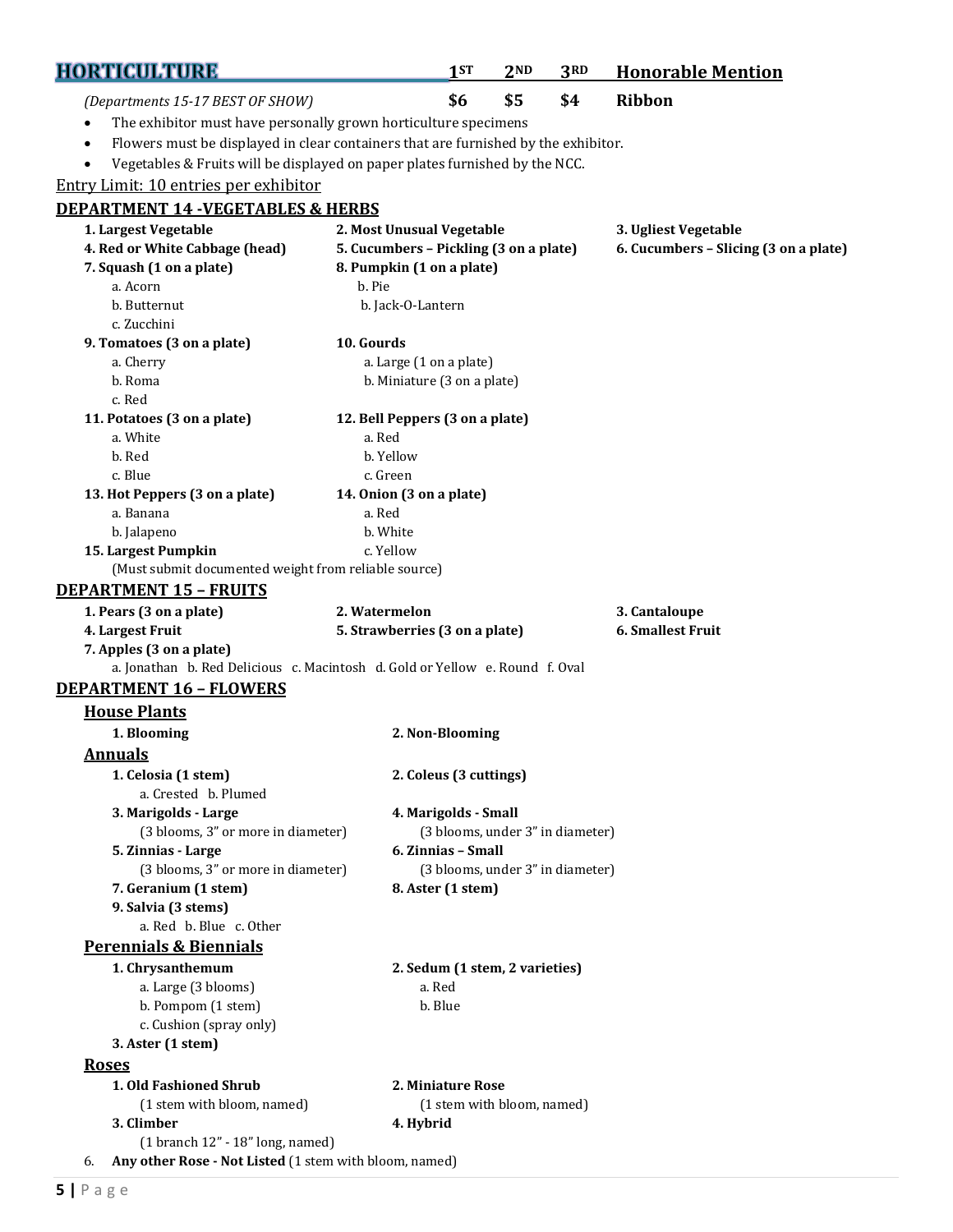### **KING ARTHUR BAKING CONTEST**

Entry Limit: 1 entry per exhibitor

#### **DEPARTMENT 17 – KING ARTHUR BAKING CONTEST**

- ONLY ENTRY CATEGORY: **COFFEE CAKE**.
- **ALL ENTRIES MUST BE MADE WITH KING ARTHUR FLOUR**. AT CHECK IN, ENTRANT MUST PRODUCE THE OPENED BAG OF KING ARTHUR FLOUR USED FOR THE RECIPE OR THE UPC CODE FROM THE FLOUR BAG.
- ENTRY DAY OF EVENT ONLY, SATURDAY, SEPTEMBER 24 ON SPECIAL ENTRY FORM. The entry form can be found at nationalcattlecongress.com (see forms link under "2022 Fair") or at the event check-in table.
- ENTRY FEE: \$2.00
- CHECK IN: 10:00-11:00 A.M., NCC AGRICULTURE BUILDING
- Judging will begin at 11:30 A.M. with awards announced and distributed at 12:30 P.M.

Adult Division: \$75\* \$50\* \$25\*

Youth Division:  $$40^*$  \$25\* King Arthur Tote Bag

\* Premiums are in the form of a gift cards redeemable at www.kingarthurbaking.com.

- Entries will remain on display until the end of the fair on Sunday, September 25. Baked goods will be disposed of and will not be returned to exhibitors. Only ribbons and entry tags will be returned.
- A legible copy of the complete recipe with all ingredients and instructions must accompany the entry, preferably typed. Recipes will NOT be returned to the exhibitor and may be published.
- All entries must be submitted in a disposable, aluminum 8" X 8" pan enclosed in a zipping disposable bag.
- Failure to follow the rules may result in disqualification.
- King Arthur and the NCC are not responsible for replacing lost or misplaced prizes or ribbons (including gift cards).
- Judging criteria:

| Taste                           |        | 50 points  |
|---------------------------------|--------|------------|
| Overall Appearance & Creativity |        | 25 points  |
| Texture                         |        | 25 points  |
|                                 | Total: | 100 points |

#### **WOOD CRAFTING DISPLAY** *-* **DISPLAY ONLY – THIS IS NOT A JUDGED EVENT**

This is only a woodworking display of fine woods that is going to demonstrate and show the public the crafting skills in the Cedar Valley Area. There will be a display of exotic wood varieties as well as common woods. Exhibitors will also include a selection of joints commonly used in woodworking.

#### **General Entry Rules:**

Items DISPLAYED: MUST be made by the exhibitor using mostly wood the exceptions of: knobs, latches, hinges, fasteners, clock works, wheels, etc., which are necessary parts of the items.

#### **Display Categories:**

- 1. Furniture an item considered household, office, shop or garage
- 2. Toys items that a child would play with including: doll house, barn, child chair, rocking horse, doll cradle, wagon, tractor, boat, pull toys, etc. and are limited to 3' x 3' x 3' in size.
- 3. Carving any carved wood item such as a duck, fish, animal, characters, busts, etc.
- 4. Turning items including: bowls, candlesticks, platter, pen/pencil, vase, etc.
- 5. Intarsia decorative or pictorial inlay work involving a mosaic of wood pieces.
- 6. Scroll Work majority of the item is made using scroll saw
- 7. Miscellaneous any item not listed above

**The Cedar Valley Woodworkers is a non-profit organization of persons interested in improving the woodworking skills of its members and the public. Monthly meetings include presentation on one of the processes used in woodworking. Meetings are open to guests from the public, membership dues are \$25/annually. For more information visit their website at cedarvalleywoodworkers.com**

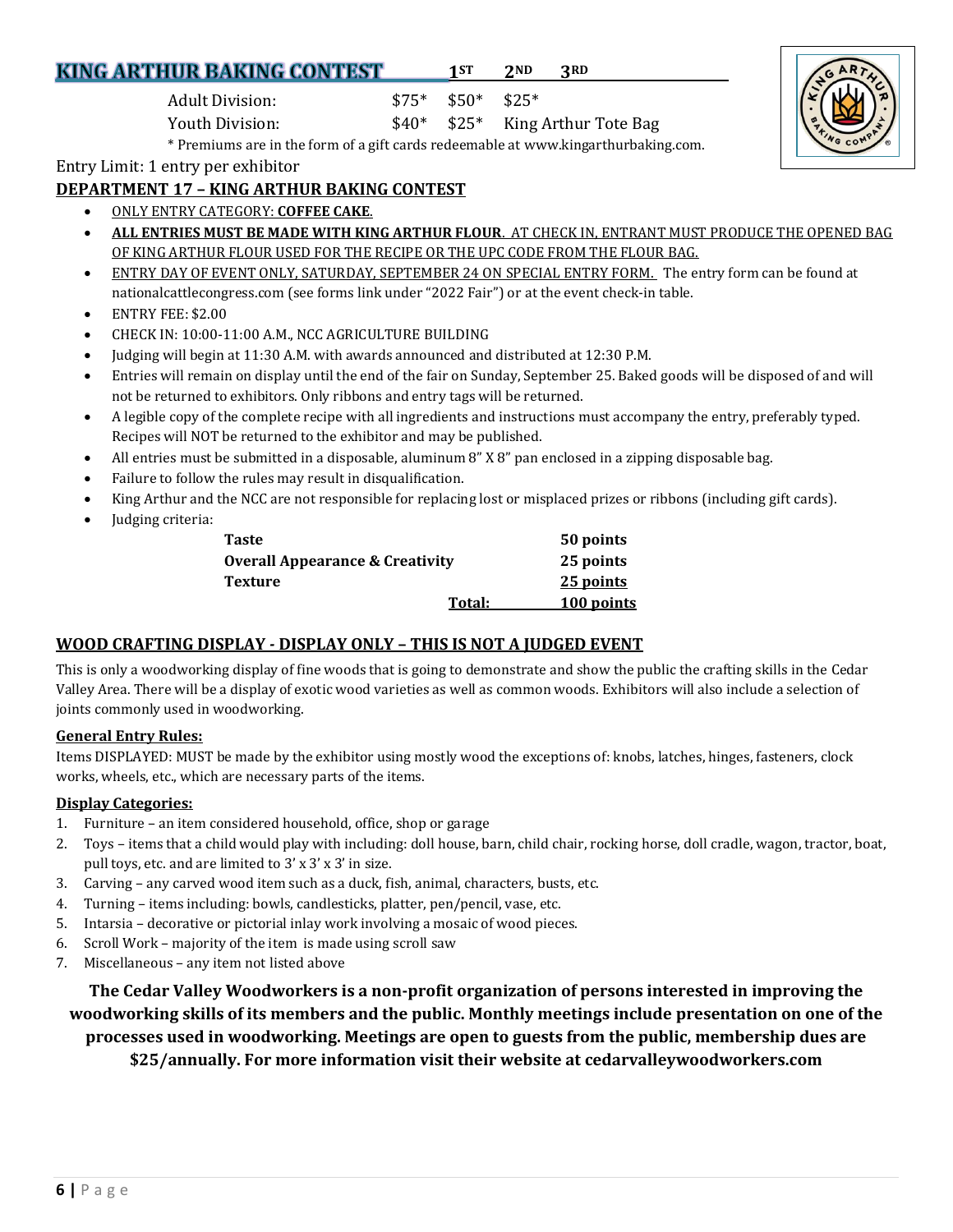### **2022 National Cattle Congress Fair**

| Adult |     |
|-------|-----|
| Youth | Age |

## **Home, Family and Horticulture Art Exhibits Adult & Youth Open Class Entry Form**

| Dept. # | <b>Class</b> | <b>Description</b> | Entry                                |
|---------|--------------|--------------------|--------------------------------------|
|         |              |                    | Charge                               |
|         |              |                    |                                      |
|         |              |                    |                                      |
|         |              |                    |                                      |
|         |              |                    |                                      |
|         |              |                    |                                      |
|         |              |                    |                                      |
|         |              |                    |                                      |
|         |              |                    |                                      |
|         |              |                    |                                      |
|         |              |                    |                                      |
|         |              |                    |                                      |
|         |              |                    |                                      |
|         |              |                    | $\overline{\boldsymbol{\mathsf{s}}}$ |
|         |              |                    |                                      |
|         |              |                    |                                      |

All entry tags must be attached to all projects prior to checking in. Exhibits must be brought to the NCC Ag Building on Tuesday, September 20<sup>th</sup> between 10 am - 6 pm. Exhibits will be released on Sunday, September 25<sup>th</sup> at 8pm (NO EARLY RELEASES-NO EXCEPTIONS). Please make all checks payable to the National Cattle Congress. I understand that all and any exhibits displayed at the National Cattle Congress Fair are the liability of the exhibitor, including but not limited to damages and or loss.

\_\_\_\_\_\_\_\_\_\_\_\_\_\_\_\_\_\_\_\_\_\_\_\_\_\_\_\_\_\_\_\_\_\_\_\_\_\_\_\_\_\_\_\_\_\_\_\_\_\_\_\_\_\_\_\_\_\_\_\_\_\_\_\_\_\_\_\_\_\_\_\_\_\_\_\_\_\_\_\_\_\_\_\_\_\_\_\_\_\_\_\_\_\_\_\_\_\_\_\_\_\_\_\_\_\_\_\_\_\_\_\_\_\_\_\_\_\_\_\_

Exhibitor Name

 $(If Youth) - D.O.B.$ 

Address

\_\_\_\_\_\_\_\_\_\_\_\_\_\_\_\_\_\_\_\_\_\_\_\_\_\_\_\_\_\_\_\_\_\_\_\_\_\_\_\_\_\_\_\_\_\_\_\_\_\_\_\_\_\_\_\_\_\_\_\_ Email Address\_\_\_\_\_\_\_\_\_\_\_\_\_\_\_\_\_\_\_\_\_\_\_\_\_\_\_\_\_\_\_\_\_

Phone Number

Exhibitor Signature

\_\_\_\_\_\_\_\_\_\_\_\_\_\_\_\_\_\_\_\_\_\_\_\_\_\_\_\_\_\_\_\_\_\_\_\_\_\_\_\_\_\_\_\_\_\_\_\_\_\_\_\_\_\_\_\_\_